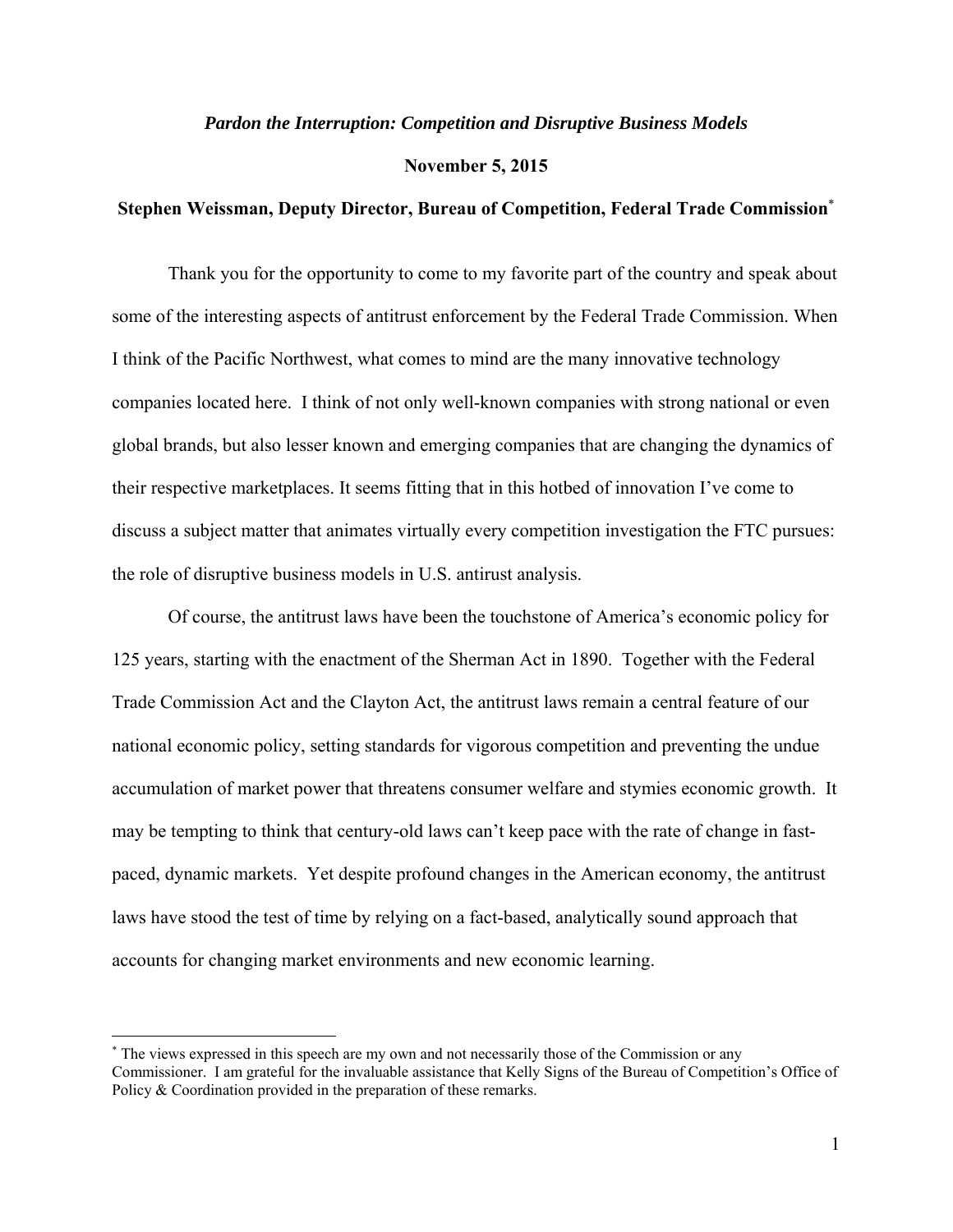Today I'd like to discuss the various ways in which so-called disruptive business models play a role in our investigations and enforcement decisions. While the term "disruptive business model" is a term that might mean something slightly different to different people, I consider a disruptive business model to mean a relatively new and efficient form of production, marketing, or distribution that provides an alternative to, and potentially threatens to erode the sales of, incumbent firms.

I will discuss how the emergence of disruptive business models may affect our analysis of a proposed merger—and indicate situations in which arguments about the likely impact of such models were pressed to no avail. I will also discuss our view of business conduct that is designed to forestall emerging threats from newcomers, and finally mention a couple of the FTC's competition advocacy efforts aimed at reducing regulatory barriers to new platforms or business models in markets characterized by long-standing (and possibly outdated) regulatory regimes.

#### **Merger Analysis: Assessing the Impact of Disruptive Competition**

 In typical merger transaction, the FTC investigates whether the proposed combination of two direct competitors is likely to substantially reduce competition in any market by eliminating one of those competitors. The central question of merger review in this situation is whether the elimination of that direct competition is likely substantially to lessen competition. As part of that analysis, we look at whether the transaction will affect not only competition on price, but also other dimensions of competition such as quality, service or innovation.

I would note that historically—and in many cases today—the focus of antitrust concerns is on the likely price effect of a proposed merger. This focus on price makes the most sense when dealing with commodity products such as oil, steel or aluminum, and this is where early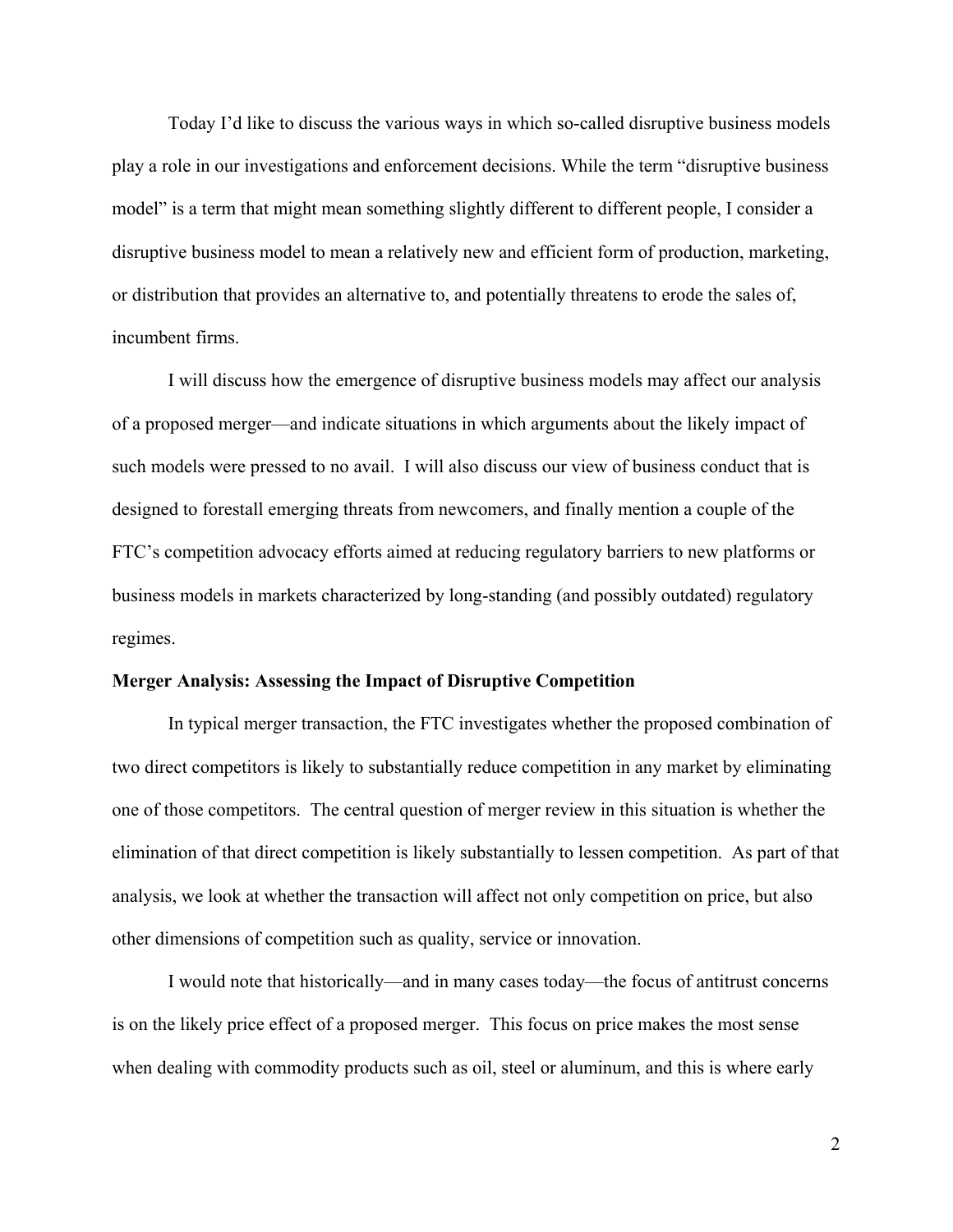antitrust enforcers focused their efforts. But today's economy looks very different. Many of the markets we encounter today are not simple, commodity markets. Rather, most producers of finished goods actually compete with each other multi-dimensionally, and this is even more true in service markets, which can be highly differentiated. In these markets, price is just one dimension of the competitive rivalry, along with quality, service, reputation, innovation, and a host of other factors that distinguishes the offering of one competitor from another.<sup>1</sup>

 To analyze a merger between two long-standing competitors, we typically start by examining historical facts. We look at what market shares have been in past years, whether the companies have marketed or bid against each other before and what factors influenced the prices they set. In a market where competitive conditions are stable, those historical facts may provide most if not all the information we need to feel comfortable in our predictions of the future. But where the fortunes of a competitor are likely to change – for better or for worse – we need to take a closer look.

In addition, because Section 7 of the Clayton Act is forward-looking, the agencies must also assess whether firms not currently selling products or services should be included as "market participants" for purposes of the competitive analysis. We also consider whether there are other firms not currently in the market that are likely to enter the market or expand their operations in a way that will counteract the potential for anticompetitive harm from the merger.

 $<sup>1</sup>$  Even in markets with multi-dimensional competition, price may work as a proxy for the other variables</sup> of competition. As described in the Horizontal Merger Guidelines, we typically focus on price effects, although enhanced market power can also be manifested in non-price terms and conditions that adversely affect customers, including reduced product quality, reduced product variety, reduced service, or diminished innovation. Such non-price effects can coexist with price effects, or can arise in their absence. When the Agencies investigate whether a merger may lead to a substantial lessening of competition, they employ an approach analogous to that used to evaluate price competition. U.S. DEP'T OF JUSTICE &FED. TRADE COMM'N, HORIZONTAL MERGER GUIDELINES, § 1 (2010), *available at*  https://www.ftc.gov/sites/default/files/attachments/merger-review/100819hmg.pdf [hereinafter HMG].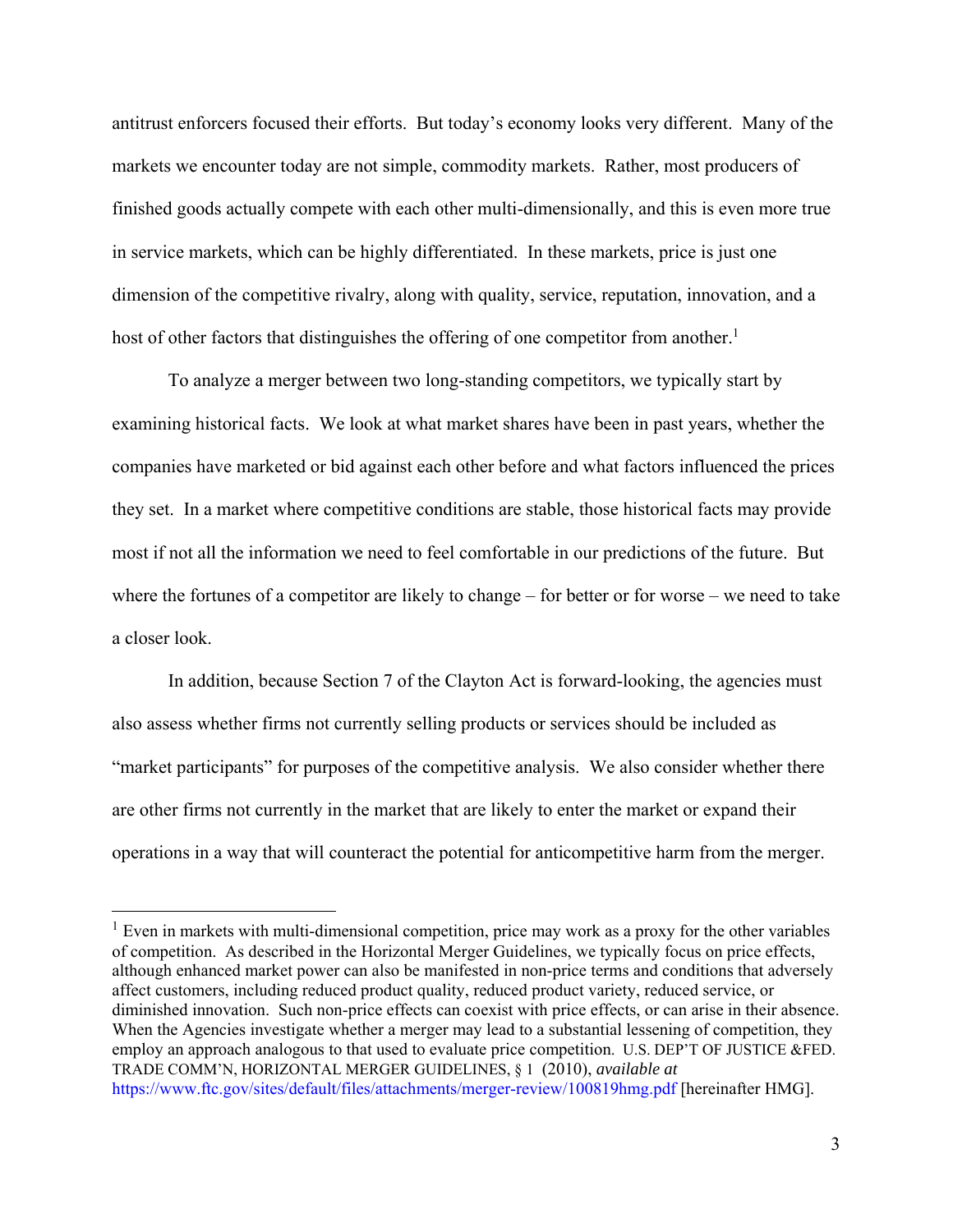Assessing competitive conditions in the near future is standard fare for our merger reviews, but, invariably, we are encouraged to examine some development lurking at the fringes of the market that creates uncertainty about competition in the future. For instance, we often hear claims that new or existing competitors are competing with a different mix of products or delivery options in a way that that threatens to upend current market dynamics. And where the facts bear that out, we are likely to close a merger investigation without action.

For instance, several years ago, when we reviewed Google's proposed acquisition of AdMob, we were initially concerned that the loss of head-to-head competition between the two leading mobile advertising networks would harm competition. At the time, the market for the development of advertising on mobile devices was just emerging, with changes occurring on many fronts, and our initial concerns ultimately were overshadowed by two subsequent developments in the market: (1) Apple's acquisition of the third largest mobile ad network, Quattro Wireless, and (2) Apple's introduction of its own mobile advertising network, iAd, as part of its iPhone applications package. Because of these changing circumstances, the Commission concluded that Apple quickly would become a strong mobile advertising network. The timing and impact of Apple's entry in the market led the Commission to conclude that AdMob's success to date on the iPhone platform was unlikely to be an accurate predictor of AdMob's competitive significance going forward, whether AdMob was owned by Google or not. Accordingly, the Commission unanimously voted to close its investigation without taking action against the merger.<sup>2</sup>

 In the retail sector, we often hear that pressure from online businesses is shifting sales away from traditional brick-and-mortar stores, and this dynamic can affect our market analysis in

<sup>2</sup> *FTC Closes its Investigation of Google AdMob Deal*, news release dated May 21, 2010, *available at* https://www.ftc.gov/news-events/press-releases/2010/05/ftc-closes-its-investigation-google-admob-deal.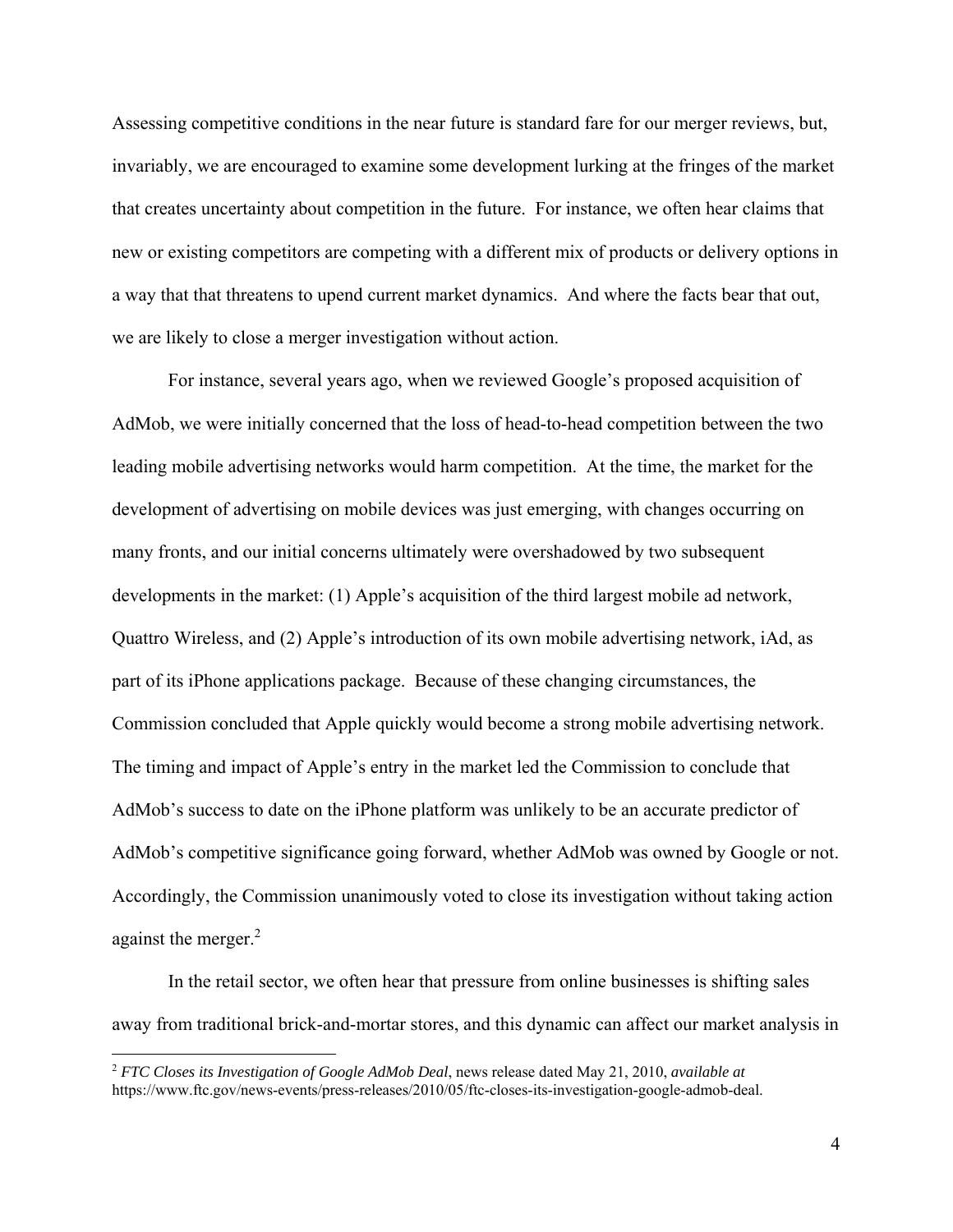certain retail sectors. For example, last year, the Commission modified an existing 1998 conduct order against Toys"R"Us because the company no longer has market power in the retail sale of toys, mainly due to the growth of toy sales through online retailers.<sup>3</sup> But, sometimes, existing competition among brick-and-mortar retailers is sufficient to prevent a merger from resulting in higher prices or other anticompetitive effects, with or without additional pressure from online competitors. This was our conclusion after looking at the merger of Men's Wearhouse and Jos. A. Bank. Our conclusion was that, although consumers can buy suits online and that those sales were beginning to have some impact on traditional brick-and-mortar suit sellers, the transaction was not likely to harm consumers because there was significant competition from a number of brick-and-mortar retailers for both tailored suits and tuxedo rentals. In that case, the competition among traditional retailers was sufficient to prevent a post-merger price increase.<sup>4</sup>

Not every claim of disruptive competition survives close examination. For instance, the FTC recently succeeded in blocking the merger of the two largest foodservice distributors in the country, Sysco Corporation and US Foods, Inc.<sup>5</sup> The \$231 billion foodservice industry supplies food and related products to restaurants, hotels and resorts, hospitals, government agencies, and school and workplace cafeterias. After an eight-day hearing on our motion for a preliminary injunction, the federal district court found that the FTC was likely to succeed in proving that the proposed acquisition may substantially lessen competition in two relevant markets – broadline foodservice distribution to national customers and broadline foodservice distribution to local

<sup>3</sup> *FTC Approves Toys"R"Us Petition to Reopen and Modify 1998 Final Commission Order*, news release dated April 15, 2014, *available at* https://www.ftc.gov/news-events/press-releases/2014/04/ftc-approves-toys-r-uspetition-reopen-modify-1998-final.

<sup>4</sup> FTC blog post, "Sometimes brick & mortar competition is enough" (May 30, 2014), *available at*

https://www.ftc.gov/news-events/blogs/competition-matters/2014/05/sometimes-brick-mortar-competition-enough. 5 Complaint, *In re Sysco Corp.*, Dkt. No. 9364 (F.T.C. Feb. 19, 2015), *available at*  https://www.ftc.gov/system/files/documents/cases/150219syscopt3cmpt.pdf.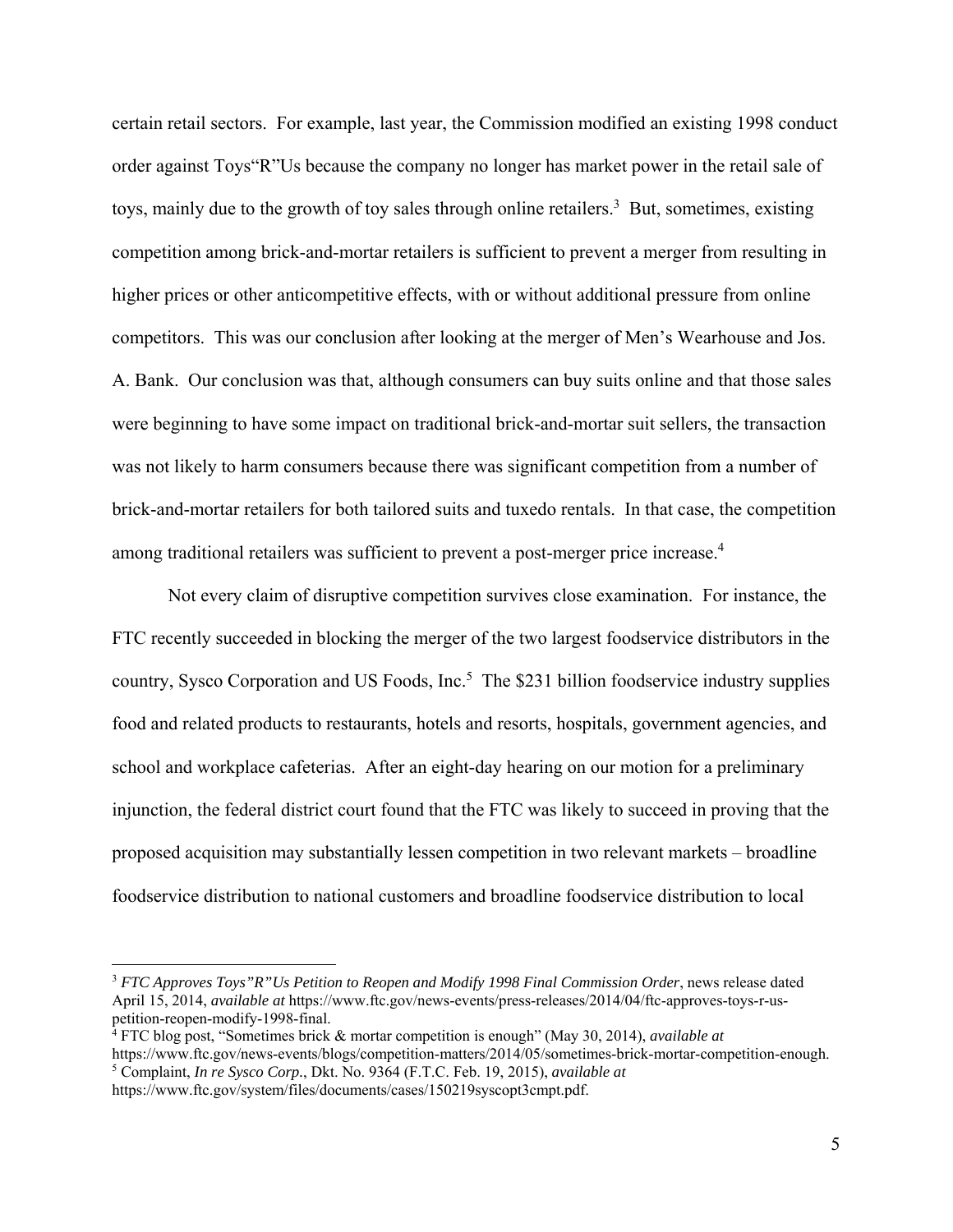customers.<sup>6</sup> To rebut our evidence that broadline distributors are different from other types of food distributors, the companies claimed that a combined Sysco/US Foods would face growing competition from a disruptive business model called "cash and carry" outlets and club stores places like Restaurant Depot and Costco. The parties argued that, by moving (or threatening to move) business to these suppliers, local customers could avoid a price increase by Sysco/US Foods. Defendants cited to Restaurant Depot offering "creative distribution options," such as reimbursing customers for the cost of leasing their vehicle if the customer hit certain spending thresholds, and Costco offering delivery to businesses in select metropolitan areas.<sup>7</sup> But the court found that broadline distribution customers have distinct needs that could not be met by other types of suppliers, such as product breadth and diversity, dedicated account reps, timely and reliable delivery, and value-added services such as menu and meal planning.<sup>8</sup> The court noted that the effect of "cash and carry" alternatives was limited and that this business model would not discipline broadline foodservice distributors, certainly not at any time in the near future.<sup>9</sup> Shortly after the court granted the preliminary injunction preventing the merger, the parties announced they were abandoning their merger plans.

 Similarly, in health care markets, parties have made the argument that the Affordable Care Act set in motion dramatic changes, and that in order to compete in the changing marketplace, firms must merge. For instance, in the FTC's recent challenge to St. Luke Health System's acquisition of the 41-member Saltzer Medical Group, the parties claimed that the acquisition was necessary to advance their effort to transform health care from a fragmented, fee-

<sup>6</sup> *FTC v. Sysco Corp*., --- F. Supp. 3d ----, 2015 WL 3958568 (D.D.C. June 23, 2015) [hereinafter *Sysco* Opinion]. 7 See *FTC v. Sysco Corporation,* No. 1:15-cv-00256 (D.D.C. Feb. 20, 2015), Defendants' Proposed Findings of Fact and Conclusions of Law (redacted) at 94-95.

<sup>8</sup> Sysco Opinion at \*12-18.

<sup>&</sup>lt;sup>9</sup> Sysco Opinion at \*53.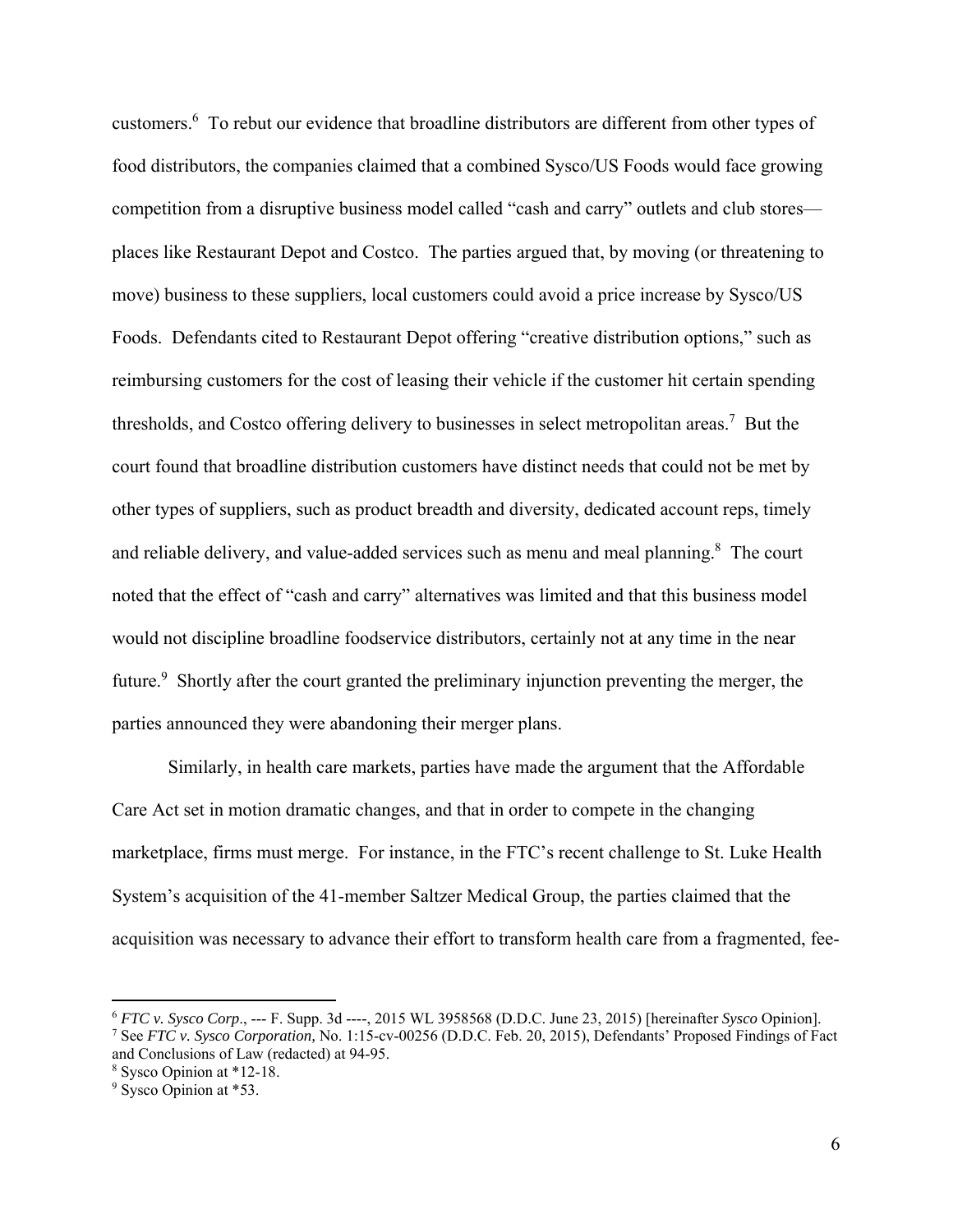for-service model that rewards providers based on volume, to a financially and clinically integrated, risk-based system rewarding successful patient outcomes. Such a system could only succeed, they claimed, if the hospital employed a critical mass of doctors. We argued at trial that the evidence did not show that employing physicians is necessary to achieving integrated care.<sup>10</sup>

 After 34 days of trial, the federal district court in Boise held that St. Luke's acquisition of Saltzer would substantially lessen competition among adult primary care physicians and ordered a divestiture. While the trial court acknowledged that moving toward more integrated care and the greater use of electronic medical records can improve patient outcomes, it found that those goals could be achieved in ways other than the acquisition of a physician practice group which created a substantial risk of higher prices for patients in the area around Nampa, Idaho. The court emphasized "St. Luke's is to be applauded for its efforts to improve the delivery of health care in Treasure Valley. But there are other ways to achieve the same effect that do not run afoul of the antitrust laws and do not run such a risk of increased costs."11

## **Looking to the Future: Elimination of Competition for Emerging Products**

 $\overline{a}$ 

 In other cases, the development of new platforms or technology is at the heart of our competitive concerns. For instance, in December, the Commission filed an administrative complaint and authorized staff to seek a preliminary injunction to prevent Verisk Analytics, Inc.'s proposed \$650 million acquisition of EagleView Technology Corporation. We alleged that the proposed transaction would likely reduce competition and result in a virtual monopoly in the U.S. market for rooftop aerial measurement products used by the insurance industry to

<sup>10</sup> *St. Alphonsus Med. Center-Nampa Inc. v. St. Luke's Health Sys., Ltd*., 1:13-CV-00116-BLW, Plaintiffs' Amended Corrected Proposed Facts and Conclusions of Law, 72 – 123.

<sup>11</sup> St. Luke's Health Sys., 1:13-CV-00116-BLW, Memorandum Decision and Order at 3 (Jan. 24, 2014 , *aff'd*, 778 F.3d 775 (9<sup>th</sup> Cir. 2015).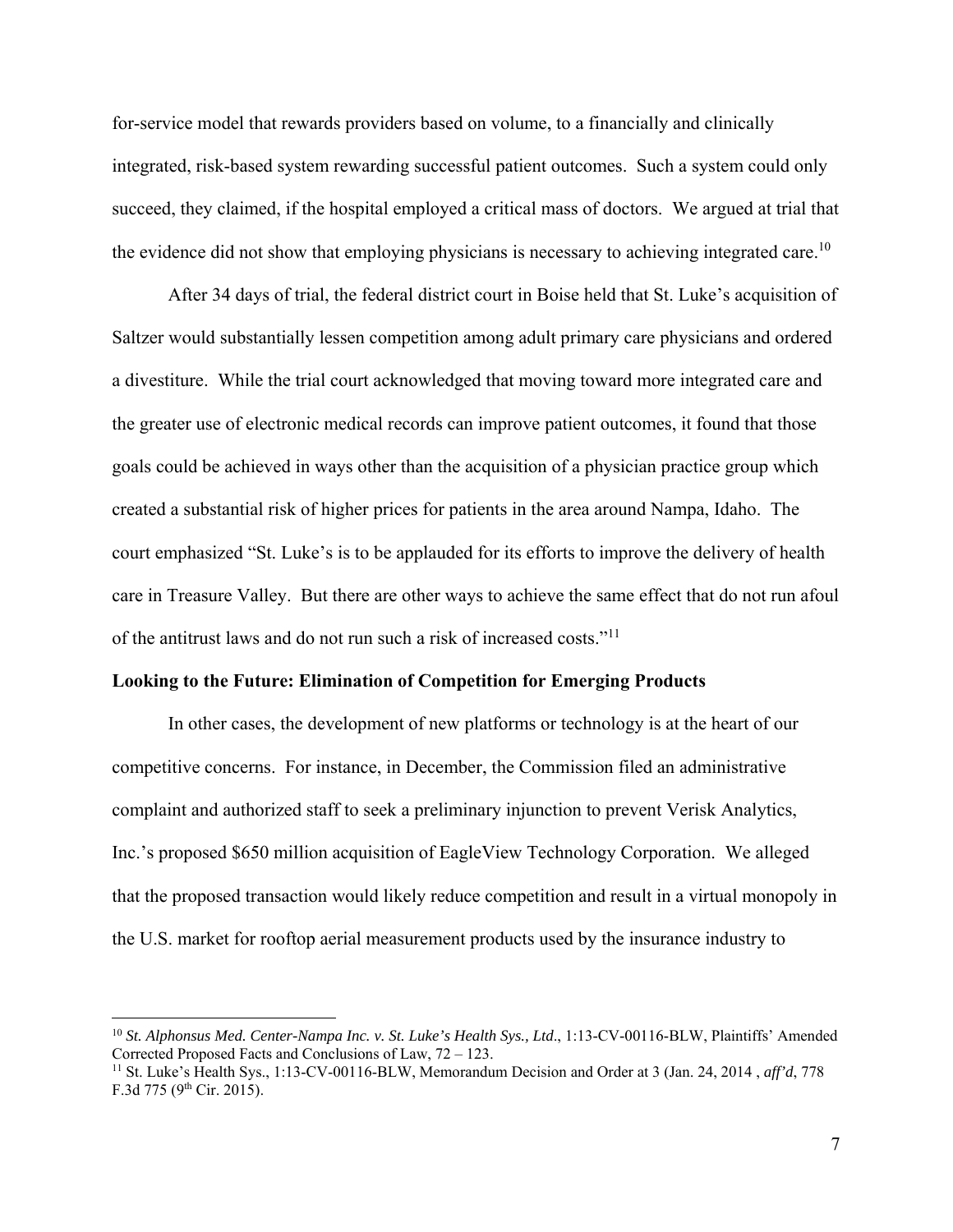estimate repair costs for property damage claims.<sup>12</sup> Until 2008 – when EagleView first offered its roof reports using proprietary software to analyze aerial images – insurance adjusters climbed on roofs to measure the perimeter, slope, and other dimensions by hand. But EagleView's rooftop aerial measurement products offered a technology solution that was safer, faster, and more accurate than traditional manual measurement. Its products quickly became the industry standard: at the time of the proposed merger, EagleView products had garnered approximately 90% share of the market for rooftop aerial measurement products sold to insurance companies.

According to our complaint, the only company that was in a position to challenge EagleView's market position was Verisk, the owner of the dominant software platform used by insurers to convert rooftop aerial measurement products into estimated property damage claims. When Verisk entered the market in 2012 to compete with EagleView with innovative aerial measurement products of its own, it provided insurance customers with a lower-cost alternative consisting in significant part of higher-resolution aerial images. In our view, the merger would have eliminated emerging competition from Verisk, cementing the company's position as the market leader with no other meaningful challengers. After the Commission filed its complaint, the parties decided to abandon their merger plans.

The Commission also acted to preserve competition in an emerging market for products in development in connection with Nielsen's proposed acquisition of Arbitron Inc. Nielsen is a well-known global media measurement and research firm, and the dominant provider of U.S. television audience measurement services. Arbitron also is a media measurement and research firm, and provided audience ratings for radio that are similar to Nielsen's television ratings.

<sup>&</sup>lt;sup>12</sup> Fed. Trade Comm'n, Press Release, "FTC Challenges Verisk Analytic's Inc.'s Proposed Acquisition of EagleView Technology Corporation" (Dec. 16, 2014), *available at* https://www.ftc.gov/news-events/pressreleases/2014/12/ftc-challenges-verisk-analytics-incs-proposed-acquisition.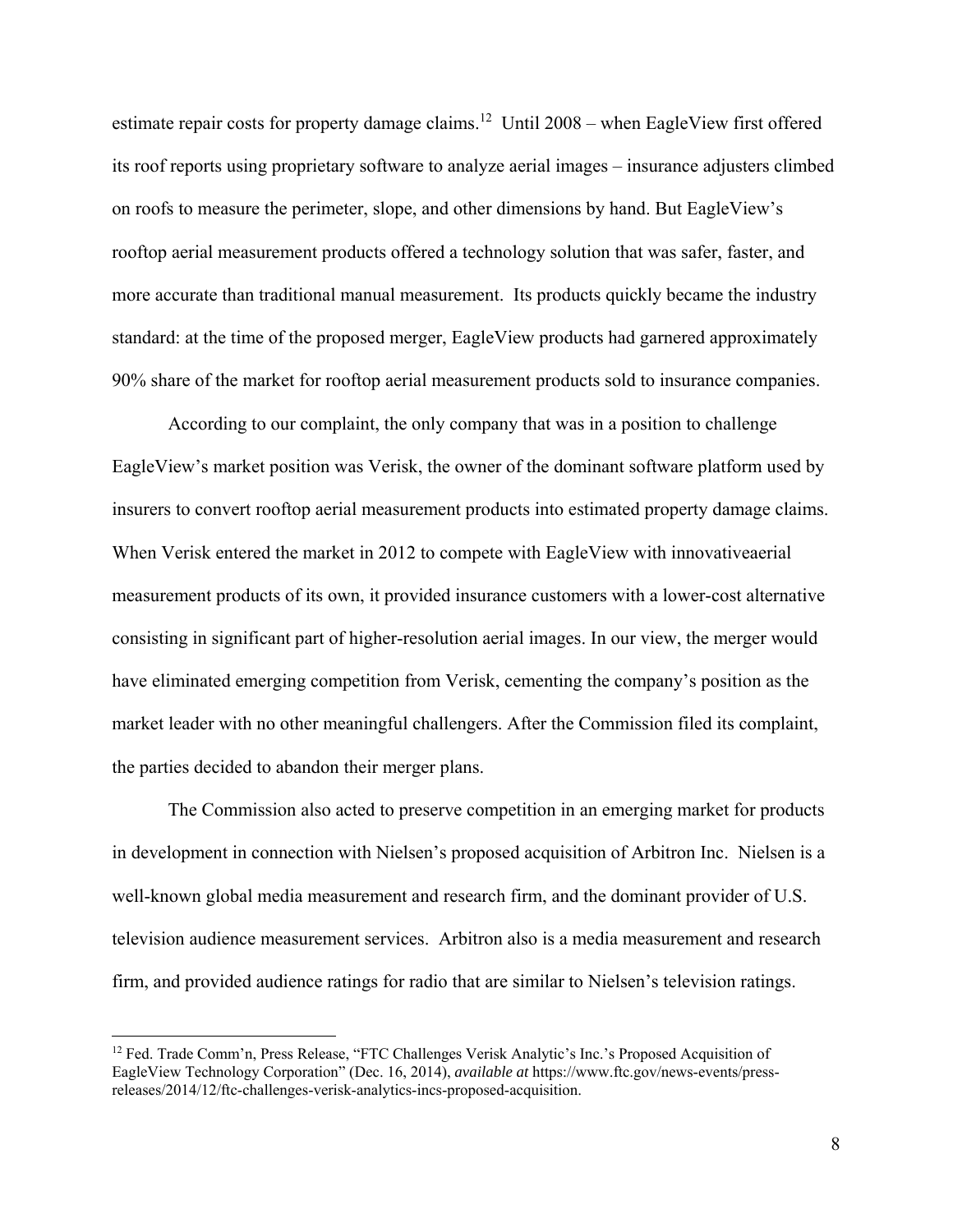Both companies were developing cross-platform measurement services, which measure viewership across TV, the Internet, and other platforms. Both firms had developed plans, invested money and reached out to customers to begin marketing those products, albeit in beta form.

Customers confirmed that while other companies can provide estimates of aggregate cross-platform viewership, only Nielsen and Arbitron provide individual demographic data that is valuable to measure effective advertising spends. Moreover, each firm was approaching a complete solution from its unique competitive position. Nielsen already offered products that combined television and online viewing. Arbitron was collaborating to combine demographic data from its radio panel with data from set-top boxes and online measurements. Based on these independent efforts, customers believed that Nielsen and Arbitron eventually would compete directly in any national syndicated cross-platform measurement services.<sup>13</sup> The Commission based its decision not on crystal-ball gazing about what might happen, but on evidence from the merging firms about what they were doing and from customers about their expectations of those development plans. From this fact-based analysis, the Commission concluded that each company could be considered a likely future entrant, and that the elimination of the future offering of one would likely result in a lessening of competition.

 To resolve these competitive concerns, the Commission required Arbitron to divest assets related to its ongoing development efforts, including audience data with individual-level

<sup>&</sup>lt;sup>13</sup> A national syndicated cross-platform audience measurement service is one that provides all subscribers with the same universe of data, showing the relative national audiences for various programming and advertising. Complaint, In the Matter of Nielsen Holdings, N.V. and Arbitron Inc., FTC File No. 131-0058, (Sept. 20, 2013), *available at* http://www.ftc.gov/sites/default/files/documents/cases/2013/09/130920nielsenarbitroncmpt.pdf.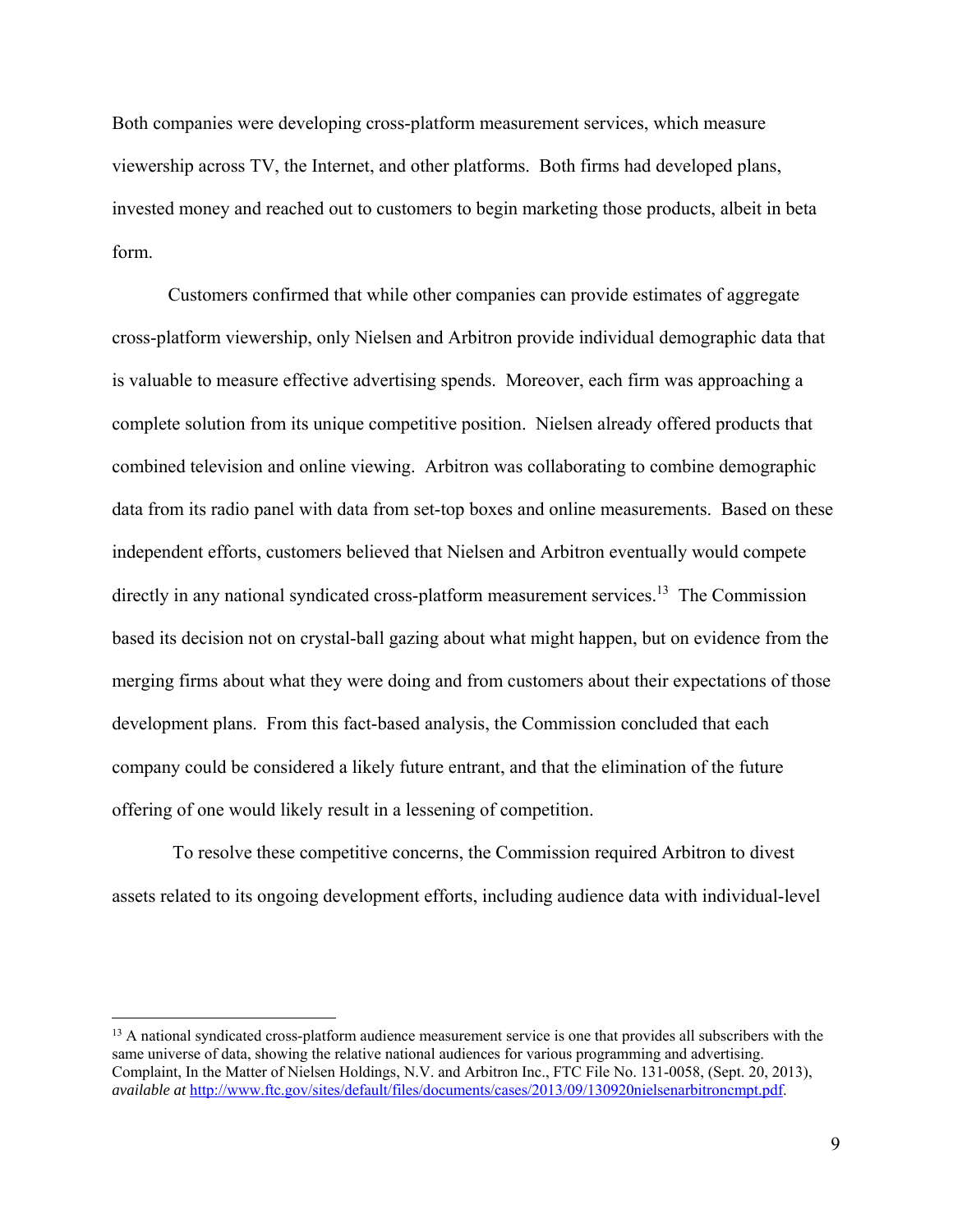demographic information, as well as related technology, software and IP.14 The Commission eventually approved comScore as the buyer of those assets, and recent news reports indicate that comScore continues to challenge Nielsen in this emerging product space.

As we found out recently, sometimes the evidence related to disruptive products-indevelopment is hard to pin down. In September, a federal district court denied our motion to enjoin Steris Corporation's \$1.9 billion acquisition of Synergy Health.<sup>15</sup> Steris and Synergy are the second- and third-largest providers of product sterilization services in the world. Sterilization is critical step in the manufacture of a number of healthcare products, and is required by the U.S. Food and Drug Administration. Steris and the market-leader Sterigenics offer gamma sterilization, which uses Cobalt 60, a radioactive isotope that is increasingly hard to find. Synergy offers e-beam and ethylene oxide gas sterilization services to U.S. customers, but had plans to open sterilization facilities offering x-ray sterilization in the United States. We alleged that after the merger, Steris planned to halt Synergy's x-ray development program, which had the potential to substantially improve competition for contract sterilization services provided to U.S. customers. The essence of our case was that, but for the merger, Synergy would have entered the U.S. sterilization market with new disruptive technology that would have challenged the existing Steris/Sterigenics duopoly and benefitted customers.

As the judge noted in his decision denying the preliminary injunction, the case hinged on whether Synergy likely would have entered the U.S. with x-ray sterilization services within a reasonable period of time—soon enough to be considered a competitor worth preserving. While we agree that this was the decisive question before the court, we disagreed on what the evidence

<sup>14</sup> *Statement of the Commission*, In the Matter of Nielsen Holdings, N.V. and Arbitron, Inc., Dkt. C-4439 (Sept. 20, 2013), *available at*

https://www.ftc.gov/system/files/documents/public\_statements/297661/140228nielsenholdingstatement.pdf. <sup>15</sup> *FTC v. Steris Corp.,* Case No. 1:15 cv 1080 (N.D. Ohio Sept. 24, 2015)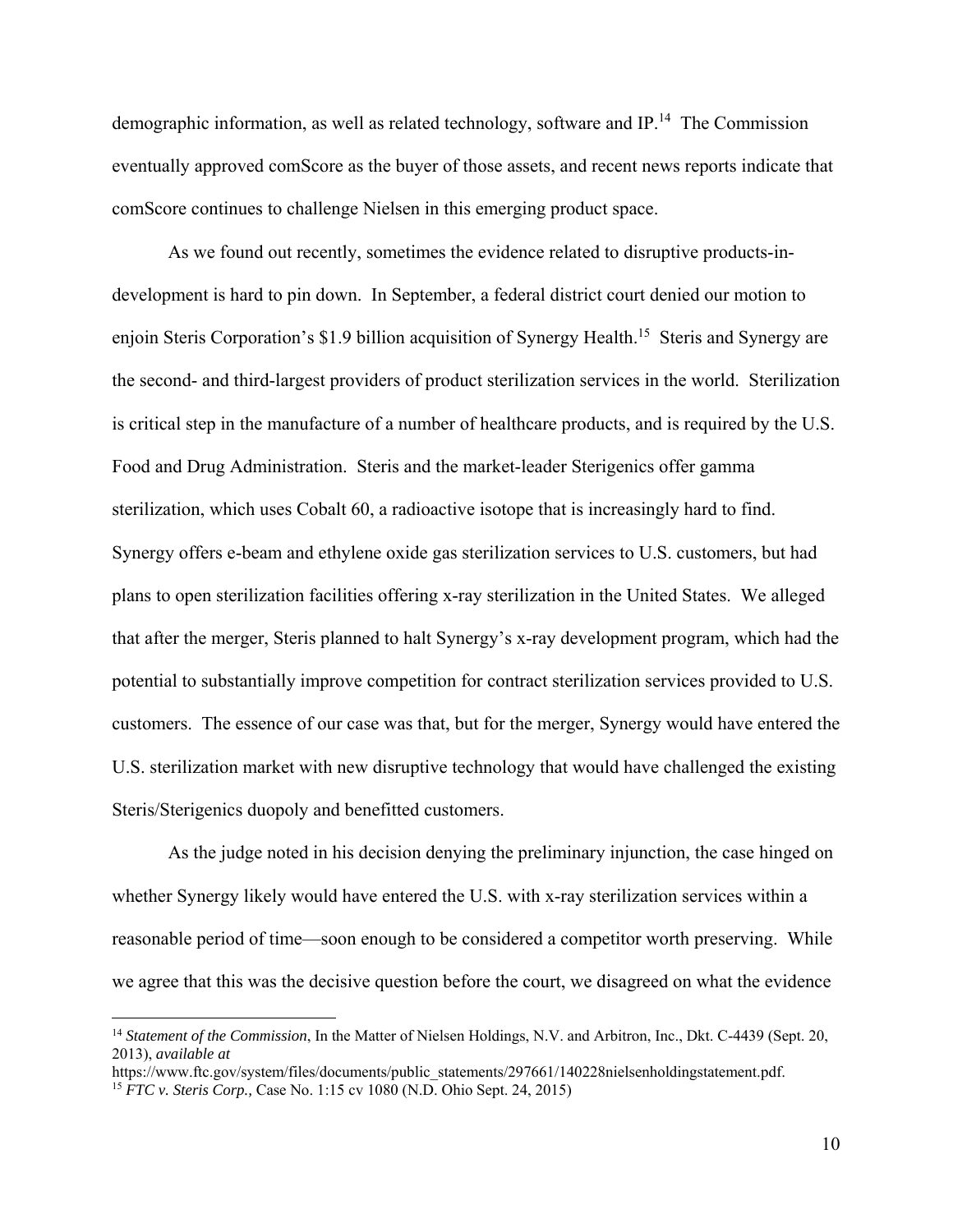showed. The outcome of this latest case reminds us that it can be hard to prove what is likely to happen in the future, and the farther out into the future, the harder that task is. Notwithstanding the loss, the Commission will continue to challenge transactions that eliminate future competition.

Preserving existing and emerging competition in technology sectors can be especially important to ensure that technological advances continue to drive growth in the economy, creating jobs and introducing more efficient products and processes into the marketplace. It is therefore important that we examine dynamic industries as we do any others – with rigorous factfinding and analysis. Some firms may need to expend more effort, either in terms of time or sunk costs, to begin making sales in the relevant market, and the competitive significance of such firms will depend on how far along they are in the variety of concrete steps needed to begin actual sales and the likelihood such entry will occur.<sup>16</sup> This is a fact-specific inquiry, with the outcome of the analysis highly dependent on how far along the newcomer is with its plans to enter. We ask: What are firms doing? Are they developing new products? What do the firms' documents say about those developments? What are third parties doing? Compared to the merging parties, are third parties advantaged or disadvantaged in their efforts to develop a product and then compete in the future? What do customers say about competition in the future based on what they want in next-gen products and what they know about firms' ability to develop them? What is the timeline for these entry developments?

For anyone who doubts that blocking a merger can actually be good for competition and innovation, consider the fortunes of T-Mobile after both the Department of Justice and the FCC

<sup>&</sup>lt;sup>16</sup> Section 9 of the HMG identifies various elements of an entry effort: "planning, design, and management; permitting, licensing, or other approvals; construction, debugging, and operation of production facilities; and promotion (including necessary introductory discounts), marketing, distribution, and satisfaction of customer testing and qualification requirements."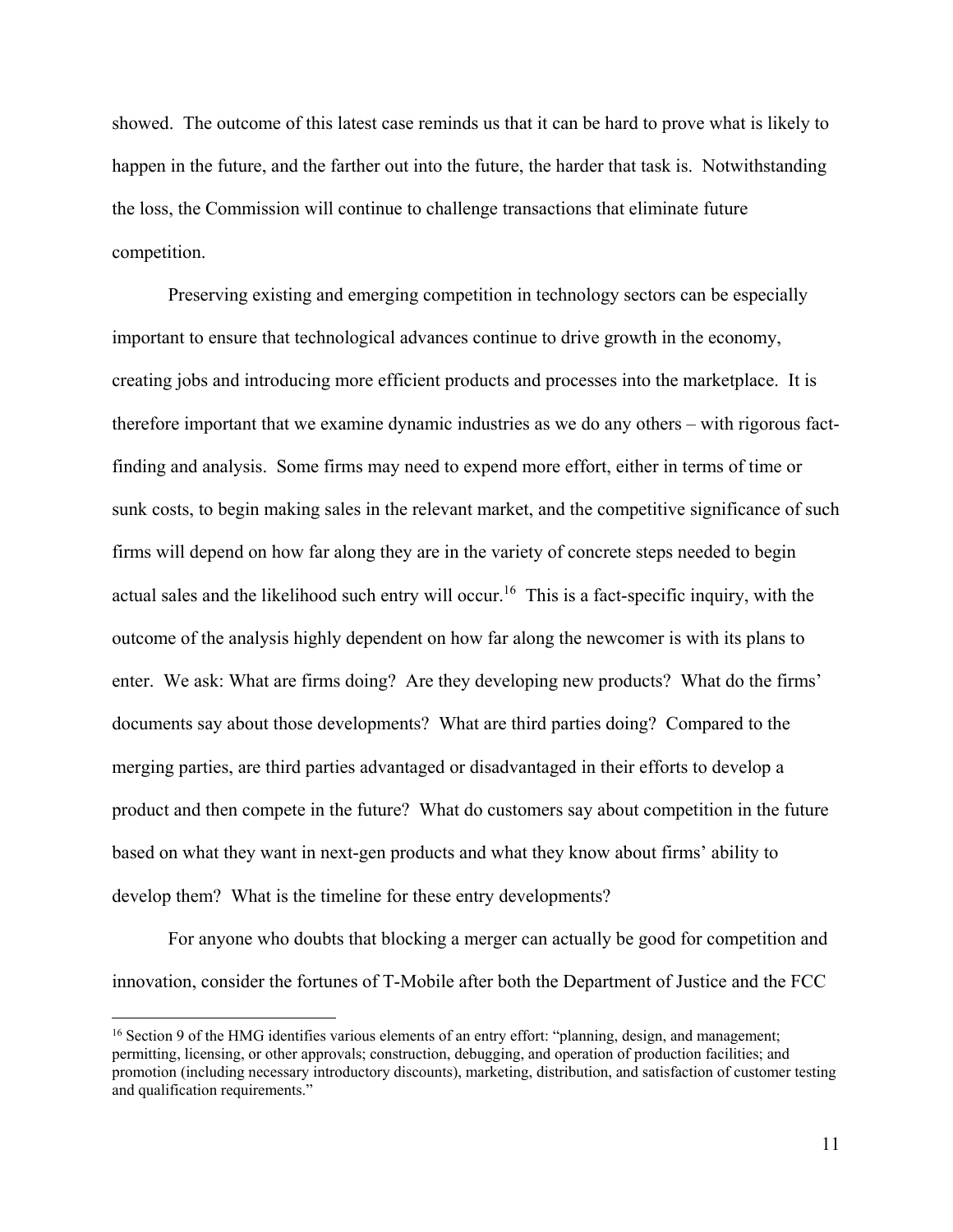raised concerns about its proposed merger with AT&T. As you probably know, the parties abandoned their merger plans in December 2011 after the DOJ sued to block the \$39 billion deal over concerns that the merger would reduce competition among wireless carriers. After the deal fell through, T-Mobile was once again the smallest of the four national wireless carriers. Since then, however, T-Mobile has shaken up the wireless world, with new service plans and expanded coverage for its network. Calling itself the "Un-Carrier," T-Mobile's new strategy has appealed to consumers and its market share has grown accordingly.

### **Business Conduct Aimed at Forestalling Disruptive Entry**

In addition to merger review, the FTC also seeks to identify and challenge business practices that impede competition without offering countervailing benefits to consumers. We are especially attentive to collective actions by incumbents aimed at excluding new competitors who threaten the status quo or raising their costs of entry. I'll mention a few examples of FTC enforcement involving collective action to exclude new and potentially disruptive forms of competition.

If you've been in the market to buy or sell a house lately, you know that things have changed, probably since the last time you bought or sold a house. Instead of browsing through newspaper listings or driving to weekend open houses, today's home buyers can go online to any number of websites where they can sort and search for homes to buy—complete with panoramic pictures, comparable listings, and recent home sales.

But the transition to this new way of buying and selling houses did not occur overnight. Starting in the 1980's, the Commission investigated a variety of anticompetitive practices in the real estate industry, including efforts by real estate broker trade associations to disadvantage brokers who used non-traditional listing agreements. Once home sellers were able to use new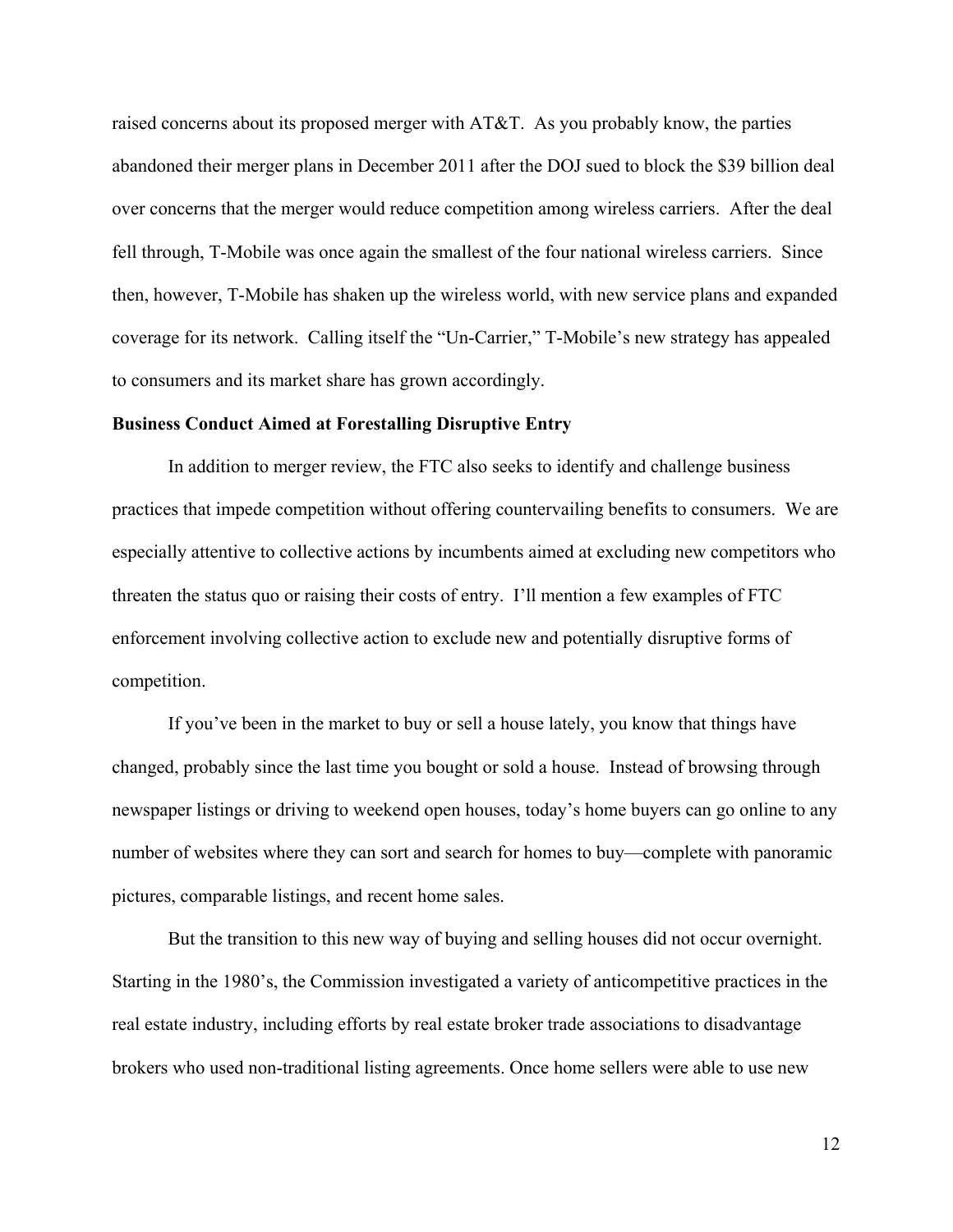methods to perform tasks that once were the exclusive domain of brokers, there was increased demand for innovative, non-traditional brokerage services. In a typical limited-service brokerage package, a home seller might choose to pay a broker only for the service of listing the home in the local Multiple Listing Service and placing advertisements, while the seller would handle negotiations and paperwork with the buyer. These limited-service models gave home sellers the chance to save potentially thousands of dollars in commissions in exchange for taking on more work.

But as alternative brokerage models caught on, they provoked a reaction from traditional real estate brokers. Some of this conduct led to FTC enforcement actions. In October 2006, the Commission challenged seven different real estate groups operating MLS services with illegally restraining competition by limiting consumers' ability to use low-cost real estate brokers.<sup>17</sup> Six of these groups settled the charges by agreeing to abandon their restrictive rules, but one, Realcomp II, contested the charges, which resulted in an appellate court decision condemning Realcomp's rules.

At the time of the FTC's complaint, Realcomp was an association of local real estate associations located in southeastern Michigan, and its members were local real estate agents and brokers. The FTC alleged that Realcomp enforced a policy that prohibited information from nontraditional listings in Realcomp's MLS from being transmitted to public real estate websites via the MLS feed.18 After the Commission ruled that Realcomp's website policy created an illegal barrier to discount listings, the Sixth Circuit confirmed on appeal that the website policy

17 FTC Press Release, FTC Charges Real Estate Groups with Anticompetitive Conduct in Limiting Consumers' Choice in Real Estate Services, Oct. 12, 2006, *available at* https://www.ftc.gov/news-events/press-

releases/2006/10/ftc-charges-real-estate-groups-anticompetitive-conduct-limiting. <sup>18</sup> *In re Realcomp II*, Dkt. 9320 (F.T.C. complaint Oct. 12, 2006), *available at*

https://www.ftc.gov/enforcement/cases-proceedings/061-0088/realcomp-ii-ltd-matter.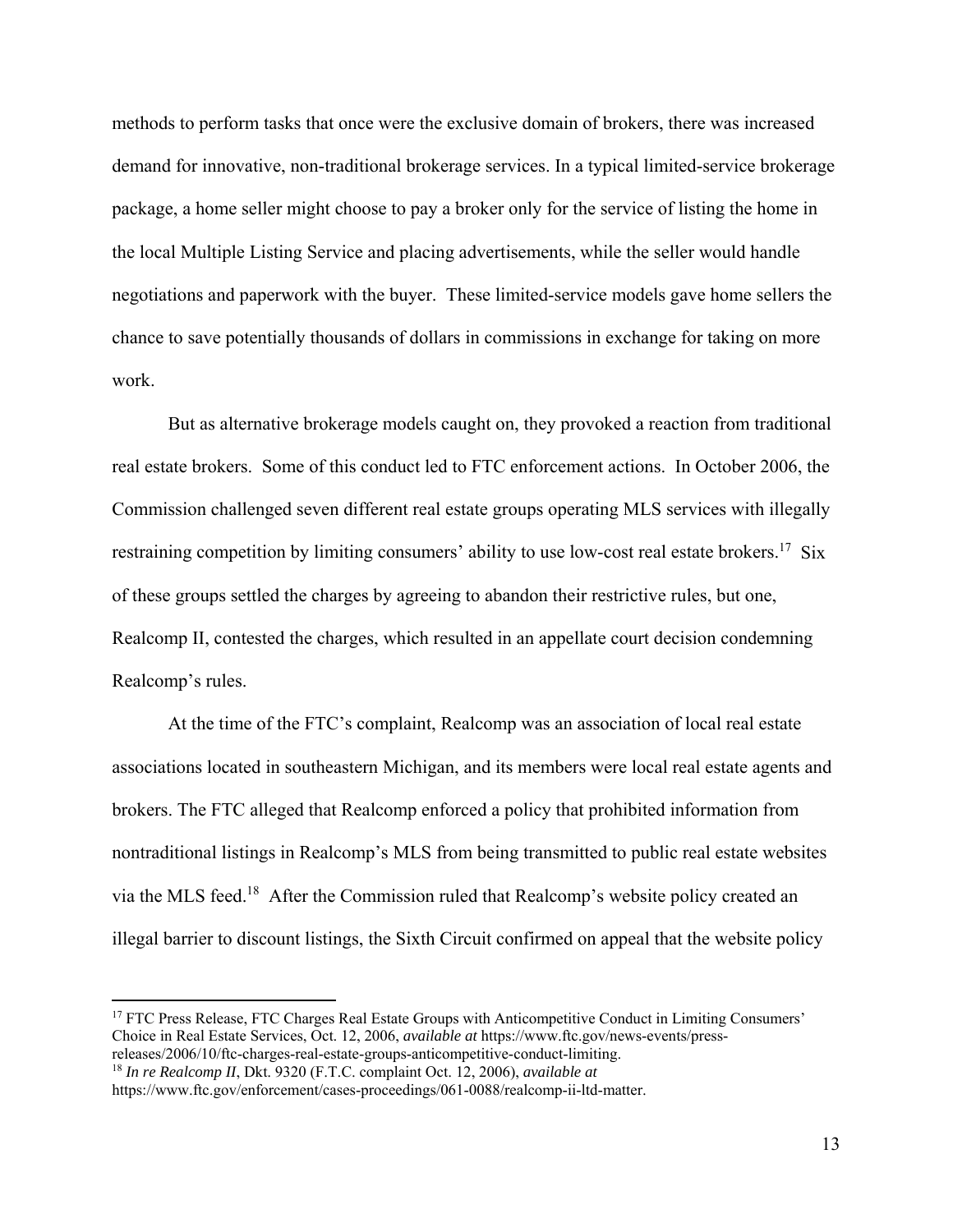amounted to a concerted refusal to deal with nontraditional listings on substantially equal terms, which likely protected full-service brokers from competitive pricing pressure on commissions. According to the court, "[r]estricting the online dissemination of home listings is especially pernicious because of the emerging competitive impact of the internet and of discounted brokerage services on the residential real-estate market."19

More recently, the FTC challenged the conduct of a professional licensing board for attempts to exclude competition from non-dentists for teeth-whitening services. In 2010, the Commission charged that the North Carolina State Board of Dental Examiners violated the federal antitrust laws by sending cease-and-desist letters to non-dentists providing teeth whitening services in competition with the state's licensed dentists.<sup>20</sup> NC Board is a state agency established under North Carolina law and charged with administering and enforcing a licensing system for dentists. A majority of the members of the Board are themselves practicing dentists, and thus they have a private incentive to limit competition from non-dentist providers of teeth whitening services. When non-licensed teeth whitening practitioners began offering teeth whitening services at a lower prices than dentists, the Board took action, declaring that teeth whitening constitutes the practice of dentistry, and informing the non-licensed practitioners that they must stop providing those services.

The Board argued that, because it is a state agency, its actions were shielded from federal antitrust law by the state action doctrine. Earlier this year, the Supreme Court rejected that argument, and allowed the Commission's decision to stand: because the Board was not actively supervised by uninterested state officials, its efforts to fend off competition from lower cost providers of teeth whitening services were akin to an illegal agreement among competitors to

<sup>&</sup>lt;sup>19</sup> *Realcomp II v. FTC*, 635 F.3d 815, 830 (6<sup>th</sup> Cir. 2011).

<sup>20</sup> I*n re North Carolina Board of Dental Examiners*, Dkt. No. 9343 (F.T.C. complaint 2010).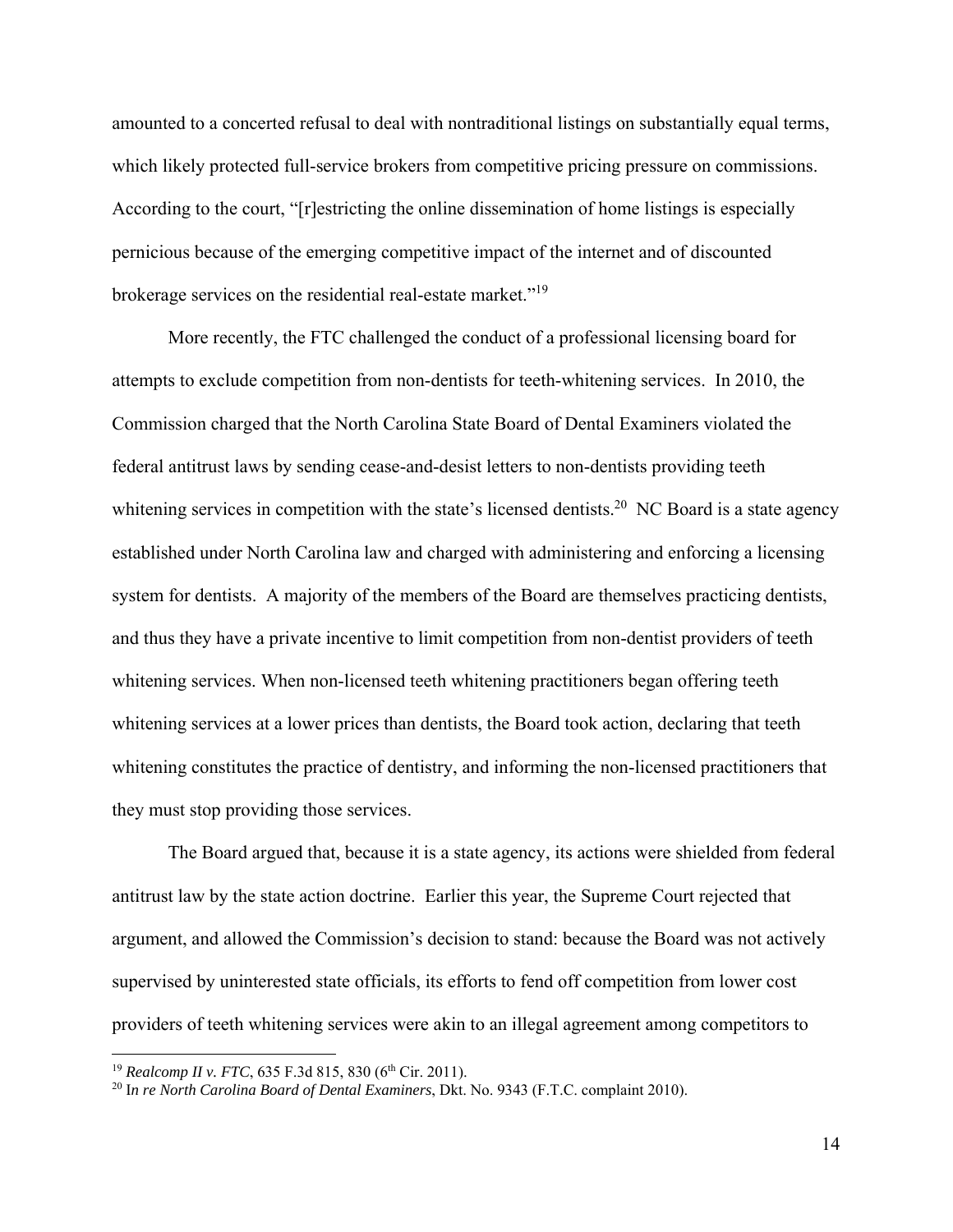deny would-be competitors access to the market.<sup>21</sup> Consumers in North Carolina can once again choose to use non-dentist providers of teeth whitening services.

As a final note, it is important to remember that even though new products and new business models seem far removed from the smoke-stack industries that animated early antitrust enforcement, the antitrust laws still apply to businesses and individuals competing for customers in the marketplace no matter how or where they do business. This spring, DOJ announced its first criminal case involving wholly online commerce, charging a former executive of an ecommerce seller of art with fixing prices for certain posters sold through Amazon Marketplace.<sup>22</sup> In a similar case last year, the FTC ordered two Internet resellers of UPC barcodes to stop inviting competitors to join in a collusive scheme to raise the prices charged for barcodes sold online.23

### **Advocacy Initiatives**

 $\overline{a}$ 

 The FTC has tools other than enforcement—namely, research and advocacy—to advance free market principles and encourage competition and innovation. We conduct studies, host workshops, and provide comments to state and local governments about the benefits of vigorous competition and the pitfalls of adopting policies that favor one group of competitors over another. As a general rule, the Commission strongly believes that competition should only be restricted when clearly necessary to achieve some countervailing benefit such as protecting the public from significant harm. That principle should apply when considering new regulations, but it should also motivate policymakers to review existing restrictions on competition to ensure that

<sup>&</sup>lt;sup>21</sup> *N.C. State Bd. of Dental Exam'rs v. FTC*, 135 S. Ct. 1101 (2015).<br><sup>22</sup> DOJ Press Release, "Former E-Commerce Executive Charged with Price Fixing in the Antitrust Division's First Online Marketplace Prosecution," Apr. 6, 2015, available at http://www.justice.gov/opa/pr/former-e-commerceexecutive-charged-price-fixing-antitrust-divisions-first-online-marketplace.

<sup>23</sup> *In re 680 Digital, Inc., d/b/a/ Nationwide Barcode*, C-4484 (F.T.C. complaint Jul. 21, 2014) and *In re Jacob J. Alifraghis, d/b/a/ InstantUPCCodes.com*, C-4483 (F.T.C. complaint Jul. 21, 2014).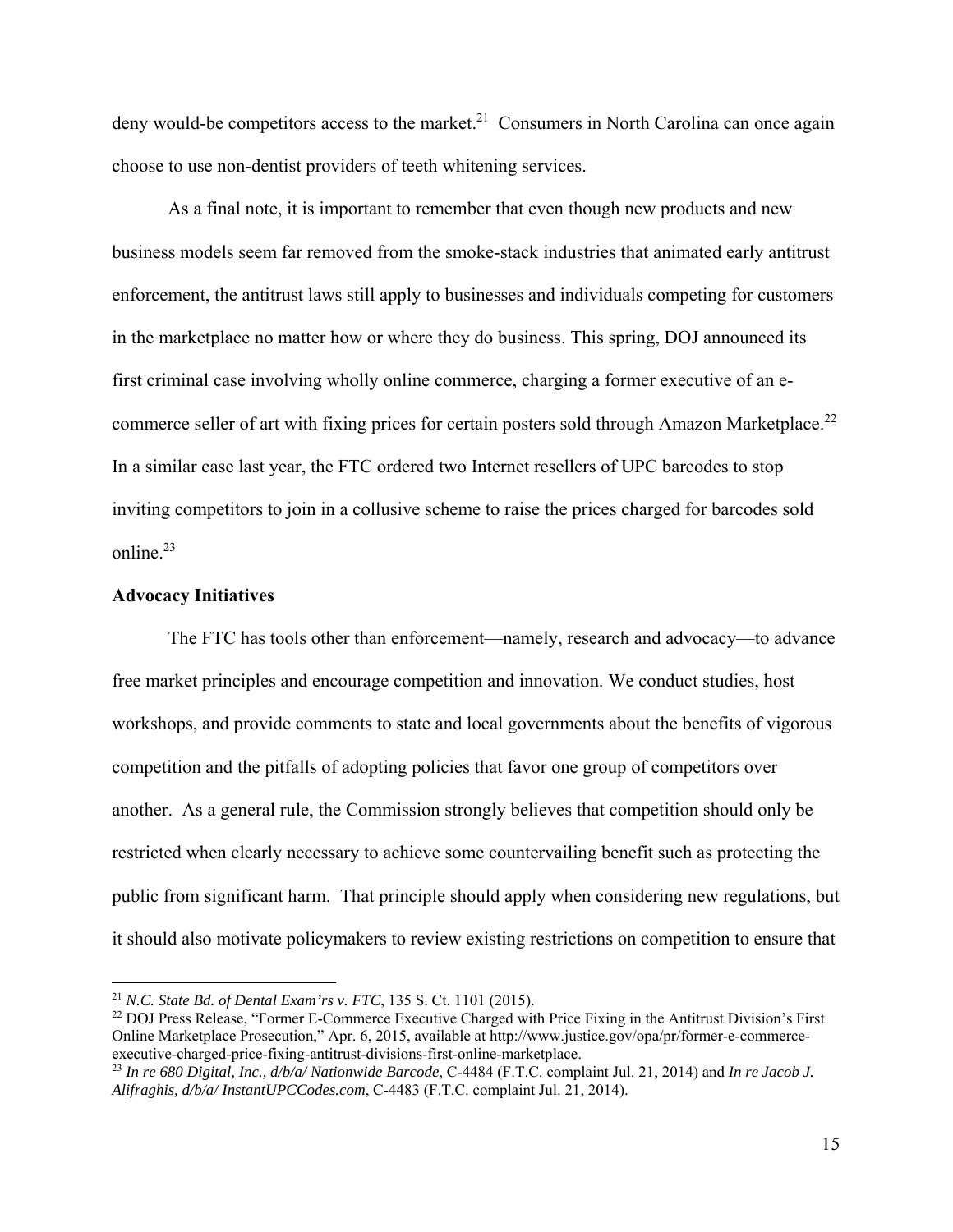they are still justified, especially in markets where new business models have emerged to challenge the status quo. As part of its mission to promote competition for the benefit of consumers, we often urge policymakers to adopt a flexible regulatory framework that promotes innovation and informed consumer choice.

 In market sectors undergoing dynamic change from new businesses and new business models, we have generally cautioned state and local governments not to impose legacy regulations on new business models simply because they happen to fall outside of existing regulatory schemes. As an example, the threshold question for policymakers examining new peer-to-peer businesses should be whether there is a public policy justification for regulating the service at all, either through an expansion of existing regulatory schemes or entirely new ones. If there is no public policy rationale justifying regulation, policymakers should allow competition to proceed without interference. Our experience tells us that consumers generally benefit from the competition that arises between traditional and new business models.

Nowhere is the tension between old and new business models more acute than in the growing "sharing economy," where peer-to-peer digital platforms help unite buyers and sellers, mainly via apps widely available on smartphones. Think Airbnb, TaskRabbit, and, of course, Uber. Peer-to-peer platforms have been around for a while, dating back to the early days of Ebay, but they have really taken off of late, fueled by the popularity of smartphones and increasing willingness of consumers to conduct transactions online.

In particular, we raise concerns if existing regulatory schemes tend to favor traditional business models and thereby chill innovation. Indeed, we have seen Uber and Airbnb face lawsuits and other challenges in this country and around the world for allegedly engaging in "unfair competition." Regulatory schemes, to the extent they are needed, should be flexible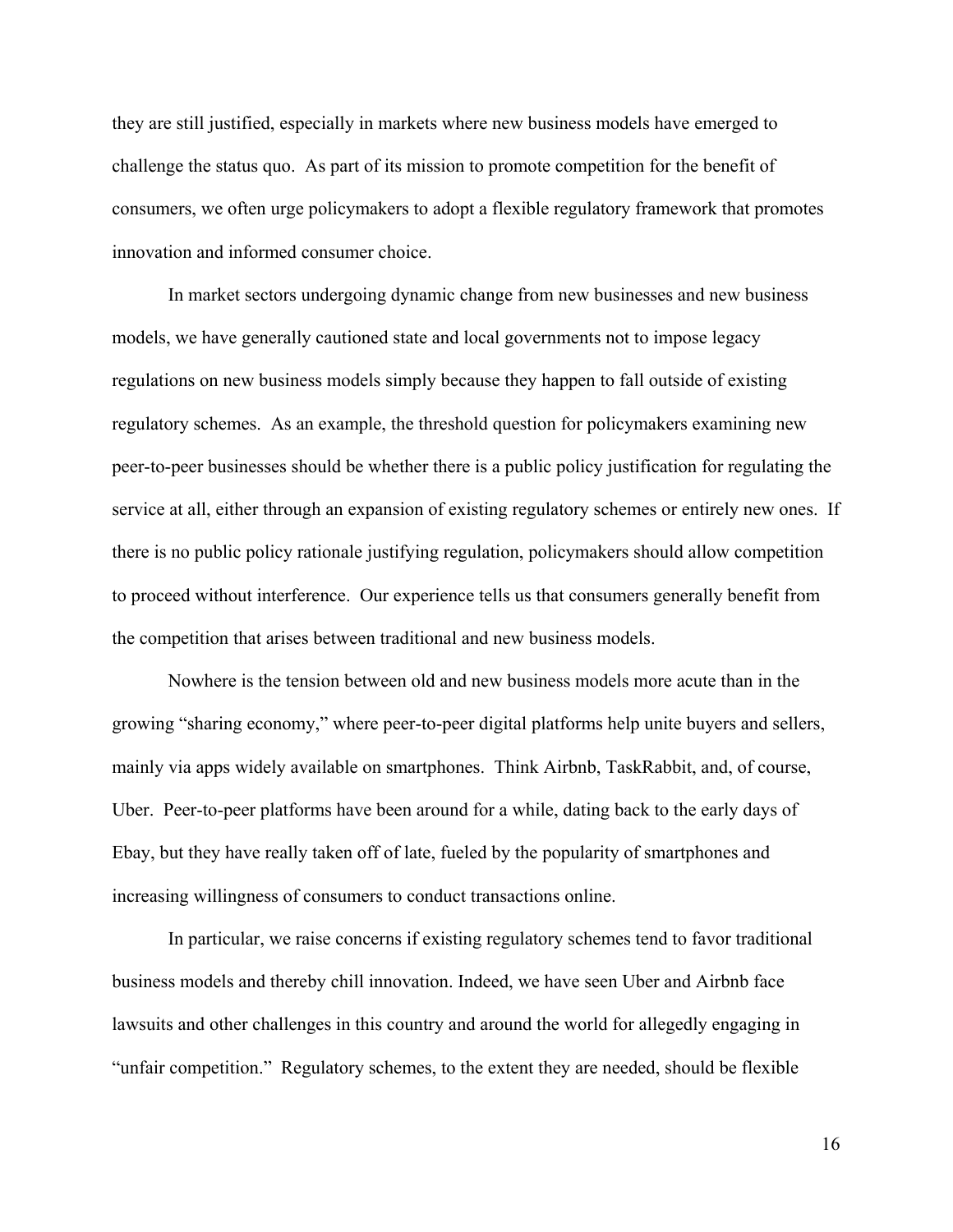enough to allow new forms of competition. Often, the existing regulations governing the traditional industry (e.g., taxicabs or hotels) have been in place for decades without much change. In our advocacy letters, we often encourage policymakers to periodically review and, if necessary, revise their regulatory schemes to facilitate and encourage the emergence of new forms of competition that would benefit consumers.

In addition, any regulatory response should be narrowly tailored to the specific public policy goals that have been identified. In general, we recommend that regulations should allow for flexibility and adaptation in response to new and innovative methods of competition, while still maintaining appropriate consumer protections. For instance, regulation of vehicle transportation, including those that use new computer and phone-based applications to arrange rides, should focus primarily on ensuring qualified drivers, safe and clean vehicles, sufficient liability insurance, transparency of fare information, and compliance with other applicable  $l$ aws<sup>24</sup>

 In a recent letter to the Chicago City Council, FTC staff raised concerns that new proposals to require licensing for "transportation network providers," including new software applications, may unnecessarily impede competition, and limit consumer benefits that these new services would otherwise provide.<sup>25</sup> These applications support digital dispatch services, which allow consumers to easily locate, arrange and pay for a ride, as compared to traditional methods

<sup>24</sup> *See* FTC Staff Comments Before the Colorado Public Utilities Commission *In The Matter of The Proposed Rules Regulating Transportation By Motor Vehicle,* 4 Code of Colorado Regulations 723-6 (Mar. 6, 2013), *available at* http://www.ftc.gov/policy/policy-actions/advocacy-filings/2013/03/ftc-staffcomment-colorado-public-utilities.

<sup>&</sup>lt;sup>25</sup> FTC Staff Comment to the Honorable Brendan Reilly Concerning Proposed Ordinance O2014-1367 Regarding the A Regulatory Framework Providing for the Licensing and Operation of Transportation Network Providers in Chicago, Illinois (Apr. 15, 2014), *available at* 

https://www.ftc.gov/system/files/documents/advocacy\_documents/ftc-staff-comment-honorable-brendanreilly-concerning-chicago-proposed-ordinance-o2014-1367/140421chicagoridesharing.pdf.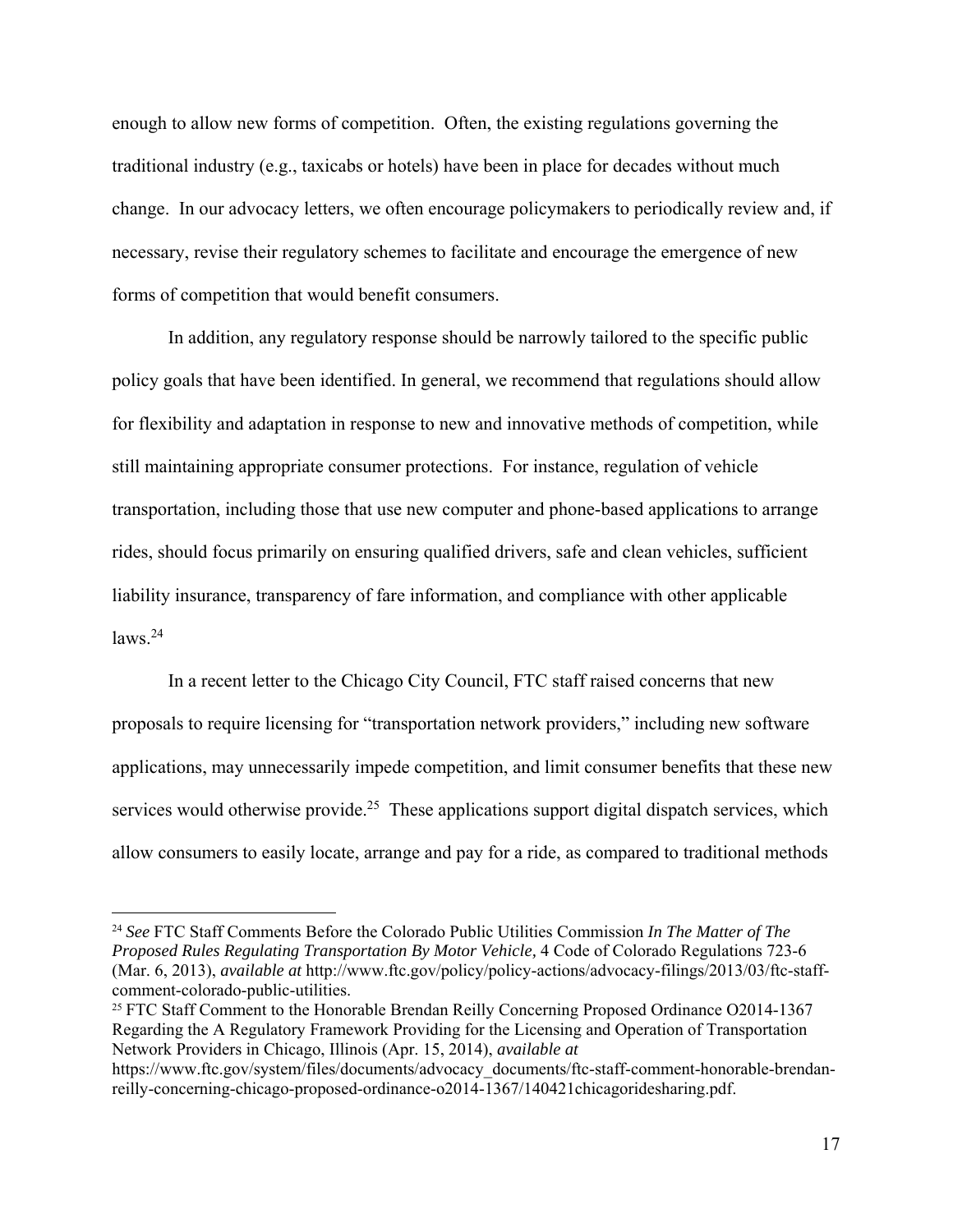such as hailing a cab or calling a dispatch service. As anyone who has used one of these apps to arrange a ride can attest, they are convenient and easy to use.

 In our comment, we urged the City Council to carefully consider the justification for an annual fee of \$25,000 per license, plus \$25 for each driver, as well as the proposal to restrict the way that fees are calculated. Along with minimum insurance requirements, a ban on airport pick up and drop off, and a prohibition on owning the vehicles used for transport, FTC staff cautioned that the new restrictions may unnecessarily impede competition without providing any apparent consumer protection benefits.

The FTC has also encouraged states to update old regulatory schemes to allow for new innovative business models. For example, many states have automobile distribution laws that prohibit cars to be sold directly by manufacturers to consumers. These laws were originally intended to protect both the car dealers from abuse by auto manufacturers and also to guarantee that consumers would have a local auto outlet where they could take their car for service, including warranty service. Then came new car companies like Tesla and Elio Motors that are attempting to create new models of distribution and service without using local franchised dealers. In many states, these companies have faced legislative actions and litigation to prevent them from pursuing direct-to-consumer sales.

The FTC staff has pointed out repeatedly in letters to state legislatures and government officials that laws requiring auto manufacturers to use a network of dealers should be relaxed. We urge these changes (and oppose new restrictions) so that car buyers can not only choose which car to buy but how to buy them. Manufacturers can still choose to rely on independent dealers as the best method of distribution for their products based on consumer preferences and other business considerations. But other manufacturers might decide to develop new distribution